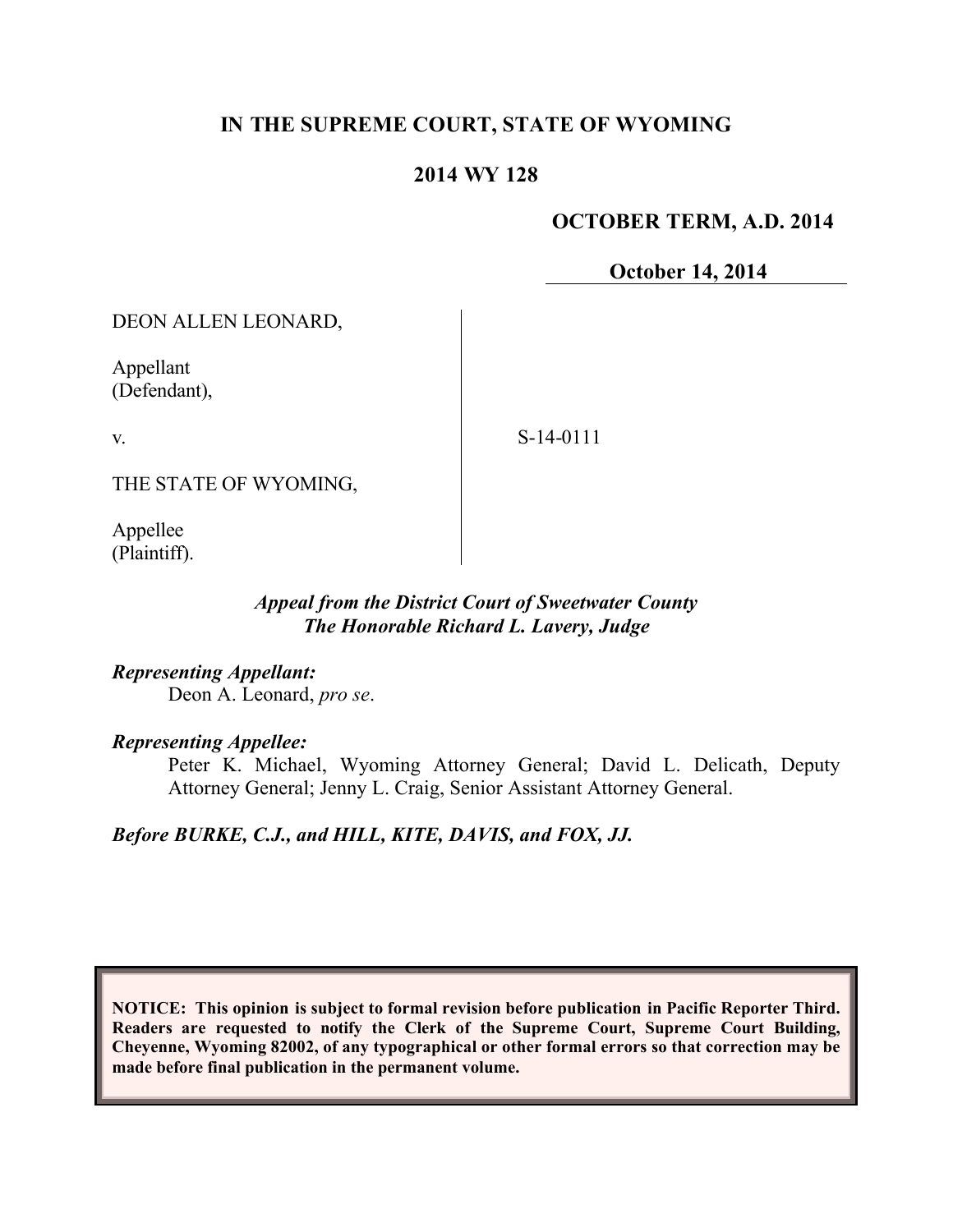#### **FOX, Justice.**

[¶1] Appellant Deon Allen Leonard was convicted of four counts of sexual abuse of a minor in the second degree. He was sentenced to thirteen to fifteen years on each count, to be served consecutively. Mr. Leonard now appeals the district court's denial of his W.R.Cr.P. 35 motion, and alleges that he has been sentenced to multiple terms of imprisonment for the same offense in violation of the double jeopardy clauses of the United States and Wyoming Constitutions. We find that Mr. Leonard's appeal is barred by *res judicata* and affirm.

#### *ISSUE*

[¶2] 1. Is Mr. Leonard's appeal barred by *res judicata*?

## *FACTS*

[¶3] On March 28, 2012, a jury convicted Mr. Leonard of four counts of sexual abuse of a minor in the second degree. He was sentenced to thirteen to fifteen years on each count to be served consecutively. On appeal, Mr. Leonard presented the following issues for our review:

> The prosecuting attorney's misconduct during the trial precluded [Leonard] from receiving a fair trial as guaranteed by the due process clause of the 14th amendment to the constitution.

> [Leonard] was denied a fair trial as a result of the violation of his 5th amendment right against self-incrimination caused by the deficient assistance of counsel.

*Leonard v. State*, 2013 WY 39, ¶ 2, 298 P.3d 170, 171 (Wyo. 2013). We affirmed Mr. Leonard's convictions, finding that there was no prosecutorial misconduct, and that Mr. Leonard failed to meet his burden of demonstrating that his counsel's performance was deficient. *Id.* at ¶ 15, 298 P.3d at 173.

[¶4] After serving approximately eight months of his sentence, Mr. Leonard, acting *pro se*, filed an Affidavit and a Motion for Sentence Reduction Pursuant to Rule 35(b) of the Wyoming Rules of Criminal Procedure. Mr. Leonard requested that the district court merge his sentences pursuant to *Sweets v. State*, 2013 WY 98, 307 P.3d 860 (Wyo. 2013), arguing that all of the charges stemmed from the same offense. Construing the filing as a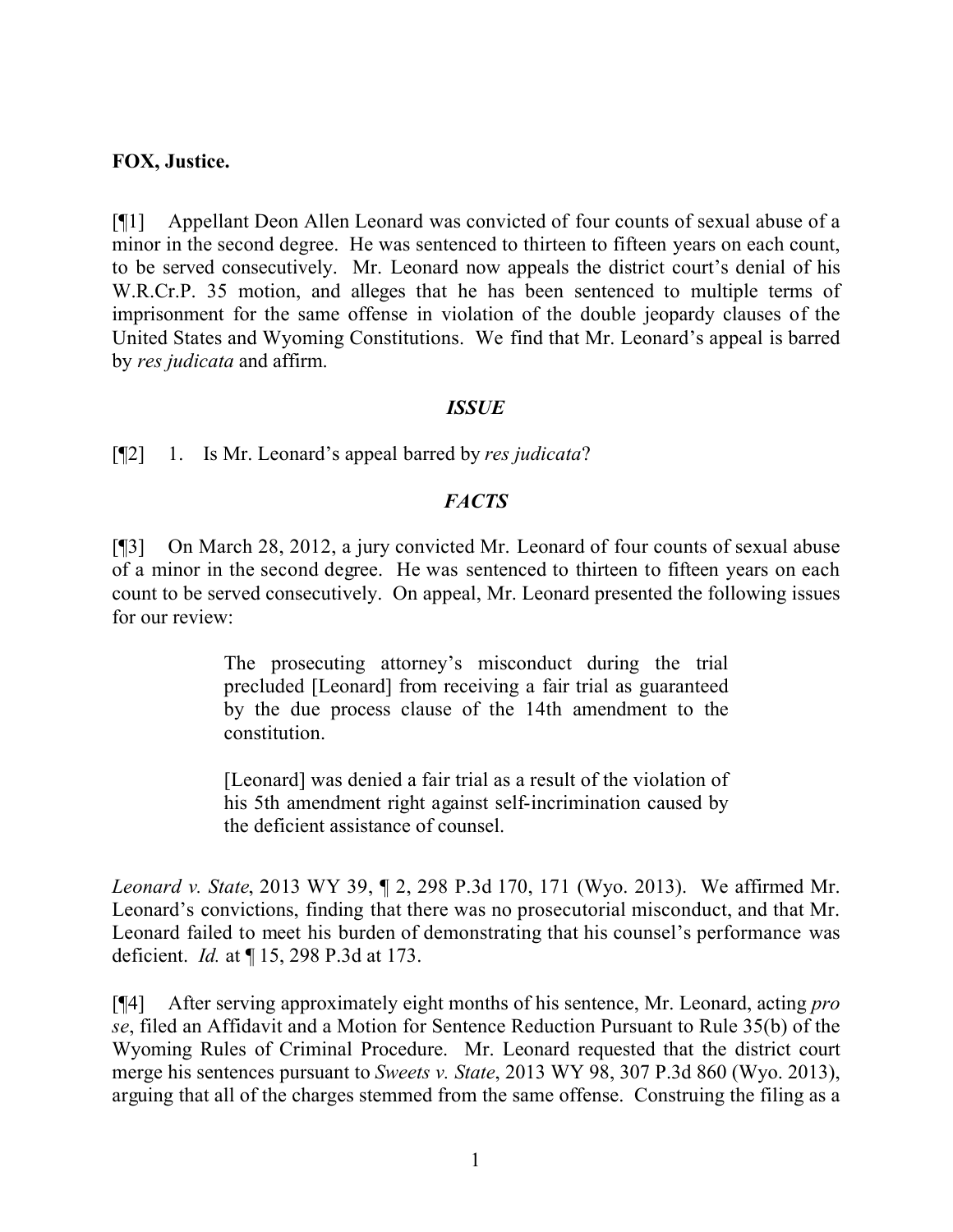double jeopardy claim, the district court dismissed the motion. Mr. Leonard promptly filed a Motion for Rehearing which the district court also denied. Mr. Leonard timely filed his Notice of Appeal.

#### *DISCUSSION*

[¶5] Mr. Leonard's original motion sought a sentence reduction pursuant to W.R.Cr.P. 35(b). Mr. Leonard requested that the district court merge his sentences, stating, "So my understanding is, if all the charges are the same 'offense' and have the same statutory elements the sentences should be merged." Mr. Leonard further argued that the double jeopardy clause prohibited the imposition of multiple sentences for the same offense. The substance of Mr. Leonard's motion, therefore, is not one to reduce his sentence, but one to correct a sentence imposed illegally and in violation of the United States and Wyoming Constitutions. *See Ragsdale v. Hartford Underwriters Ins. Co.*, 2007 WY 163, ¶ 4, 169 P.3d 78, 80 (Wyo. 2007) ("[T]his Court looks to the substance of a motion in order to determine the appropriateness of the motion."); *see also Hawes v. State*, 2014 WY 127, ¶ 8 n.2, 335 P.3d 1073, 1076 n.2 (Wyo. 2014) (overlooking any ambiguity in the statement of the issues and looking to the substance of the argument); *see also Osborn v. Emporium Videos*, 848 P.2d 237, 240 (Wyo. 1993) ("The litigant acting pro se is entitled to 'a certain leniency' from the more stringent standards accorded formal pleadings drafted by lawyers[.]").

 $[$ [6] Wyoming Rule of Criminal Procedure 35(a) vests courts with the authority to "correct an illegal sentence at any time." "An illegal sentence is one that exceeds statutory limits, imposes multiple terms of imprisonment for the same offense, or otherwise violates constitutions or the law." *Brown v. State*, 2004 WY 119, ¶ 7, 99 P.3d 489, 491 (Wyo. 2004). Mr. Leonard argues his multiple terms of imprisonment are for the same offense and violate his constitutional protection against double jeopardy. *Id.*; *Mebane v. State*, 2014 WY 72, ¶ 3, 326 P.3d 928, 929 (Wyo. 2014). Because we find that Mr. Leonard's claim is barred by *res judicata*, <sup>1</sup> we refrain from determining whether the imposition of multiple sentences for Mr. Leonard's multiple convictions violated the double jeopardy clause.

[¶7] *Res judicata* bars the relitigation of claims raised and decided in a previous criminal proceeding. *Markstein v. Countryside I, L.L.C.*, 2003 WY 122, ¶ 15, 77 P.3d

 $\overline{a}$ 

<sup>&</sup>lt;sup>1</sup> "It is well established that claims brought to correct illegal sentences pursuant to W.R.Cr.P. 35(a) are subject to the principles of *res judicata*." *DeMillard v. State*, 2014 WY 105, ¶ 10, 332 P.3d 534, 536 (Wyo. 2014) (citing *Cooper v. State*, 2010 WY 22, ¶ 6, 225 P.3d 1070, 1072 (Wyo. 2010); *Amin v. State*, 2006 WY 84, ¶ 5, 138 P.3d 1143, 1144 (Wyo. 2006); *Dolence v. State*, 2005 WY 27, ¶ 6, 107 P.3d 176, 178 (Wyo. 2005); *Lacey v. State*, 2003 WY 148, ¶ 11, 79 P.3d 493, 495 (Wyo. 2003); *McCarty v. State*, 929 P.2d 524, 525 (Wyo. 1996)); *see also Hamill v. State*, 948 P.2d 1356, 1358-59 (Wyo. 1997).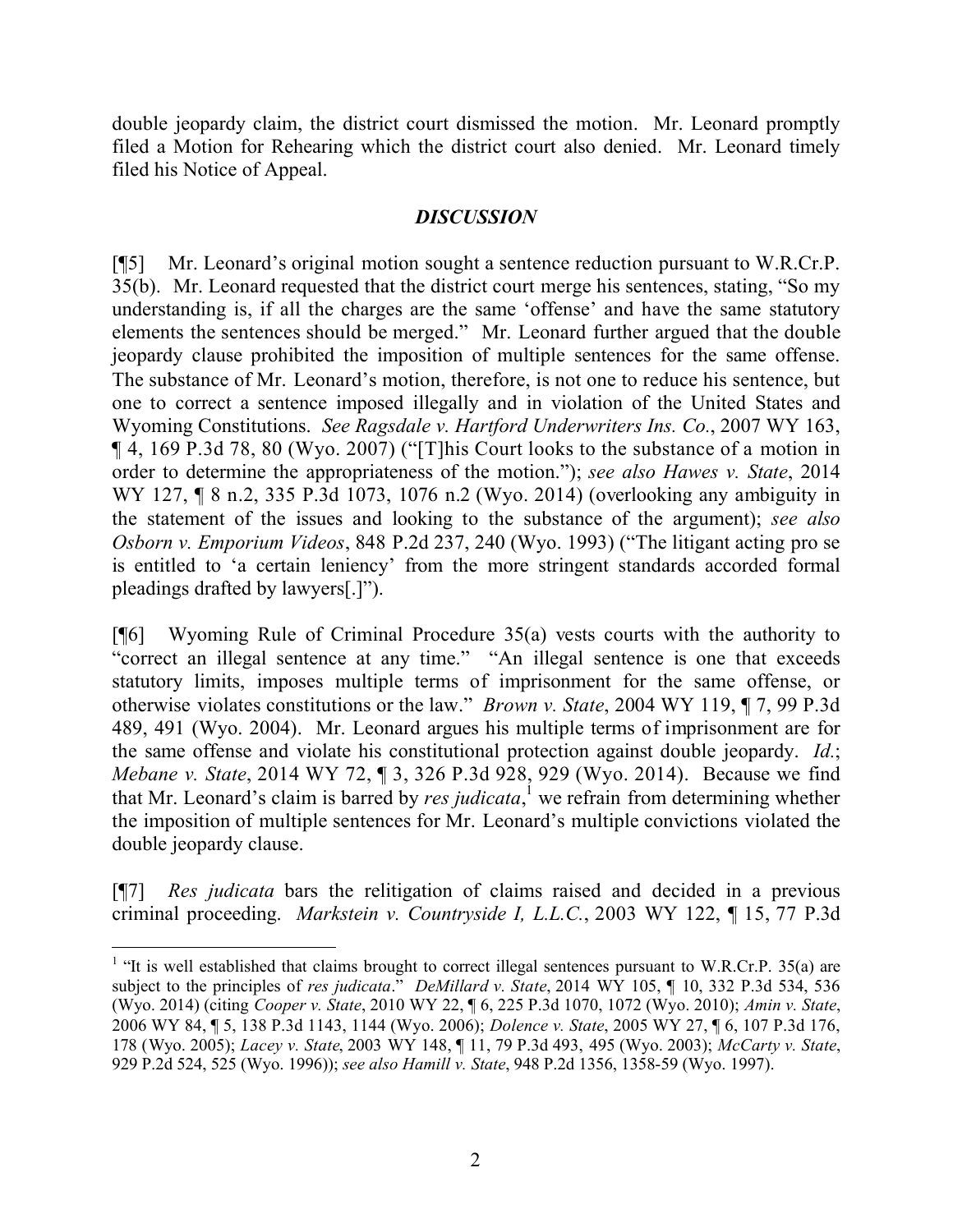389, 394 (Wyo. 2003); *Gould v. State*, 2006 WY 157, ¶ 15, 151 P.3d 261, 266 (Wyo. 2006). The doctrine, however, is not strictly limited to issues actually presented, but also encompasses those issues that *could* have been brought in an earlier proceeding, but were omitted. *Hamill v. State*, 948 P.2d 1356, 1358-59 (Wyo. 1997).

[¶8] Mr. Leonard argues that *Sweets v. State*, 2013 WY 98, 307 P.3d 860 (Wyo. 2013), which we decided after Mr. Leonard's appeal, controls the outcome of his case. If Mr. Leonard's contention was correct, *res judicata* would not bar Mr. Leonard's claim as the issue he presented would be new, and one that he could not have presented in a prior proceeding. *Hopkinson v. State*, 708 P.2d 46, 49 (Wyo. 1985) (finding questions presented were barred by *res judicata* as "[n]o new facts or law are presented which shed any new light on the case"). Mr. Leonard's contention that *Sweets* controls, however, is in error.

[¶9] In *Sweets*, we explicitly overruled our precedent which applied the same facts or evidence test to double jeopardy issues implicating the merger of multiple sentences, declaring that "the same elements test shall henceforth serve as our sole test for evaluating sentencing merger questions." *Sweets*, 2013 WY 98, ¶ 49, 307 P.3d at 875. Mr. Leonard now relies on our decision in *Sweets* to argue that his multiple sentences must merge, as the elements for each of his convictions are identical.<sup>2</sup> However, the same elements test does not apply in this case, which involves multiple violations of the same statute. In *Tucker v. State*, 2010 WY 162, 245 P.3d 301 (Wyo. 2010), we established:

> In instances where the protection against multiple punishments is implicated and multiple convictions are based on violations of *different* statutes, a double jeopardy claim is analyzed under the "same elements" test described in *Blockburger v. United States*, 284 U.S. 299, 52 S.Ct. 180, 76 L.Ed.  $306$  (1932), ... However, in cases that involve two

- 1. On or between the 9th day of April, 2009 and the 31st day of August, 2011
- 2. In Sweetwater County, Wyoming
- 3. The Defendant, DEON ALLEN LEONARD
- 4. Engaged in sexual contact with P.G.;
- 5. P.G. was less than eighteen (18) years of age;
- 6. The Defendant was P.G.'s parent; and
- 7. The Defendant was at least eighteen (18) years of age.

 <sup>2</sup> The jury was instructed separately on the requisite elements for each count of sexual abuse of a minor in the second degree charged against Mr. Leonard. The elements instructions for each of the four counts were identical: